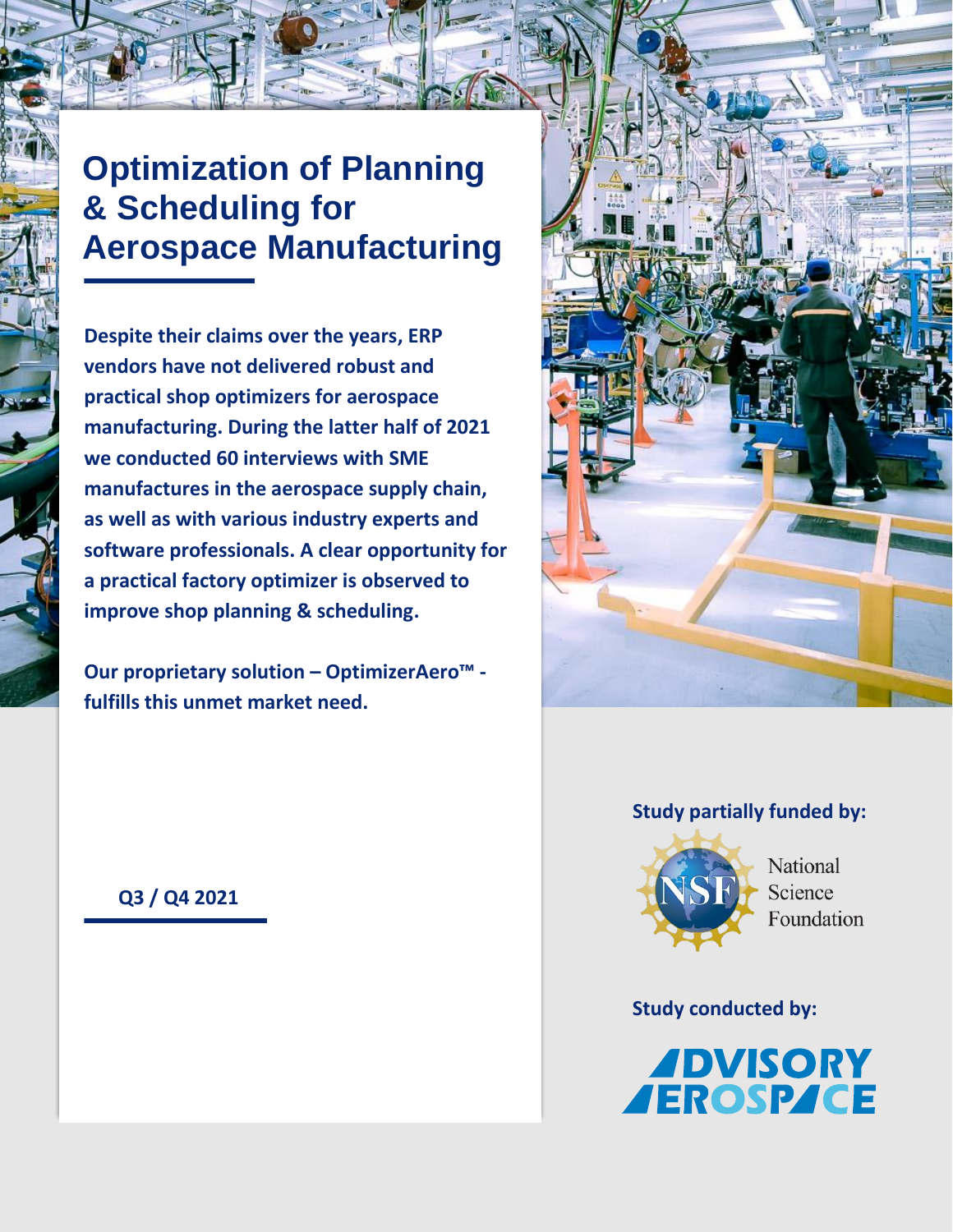We interviewed 60 aerospace SMEs (small and medium enterprises) to understand their data systems' ability for planning and scheduling – both short term and long term. More importantly, we wanted to understand if those functionalities are used routinely and whether they actually help factories improve operations.

The long lead times, long set up times for some operations, and the "low volume – high mix" nature of aerospace manufacturing manifests itself in making many of the standard planning and scheduling tools unusable or extremely difficult to use. The main pain points from the manufactures' perspective are listed below along with our plug-in solution – OptimizerAero™ - to address these pain points.

### **What data systems are SMEs using?**

Enterprise Resource Planning systems manage the flow of data between business processes and are vital during manufacturing as they are used for many tasks including creating schedules and issuing Requisitions and Work Orders. There are a multitude of ERP systems marketed to aerospace manufacturers. These systems are generic in the sense they do not specifically account for the process or data peculiarities in aerospace industry. For the purpose of this report, we will be focusing on the planning and scheduling tools of products commonly used by aerospace SMEs.

Our focus is on SMEs since they constitute thousands of factories in the aerospace supply chain and have limited resources, both in terms of in-house IT / engineering professionals and funds to implement highly sophisticated but expensive data solutions from the large software vendors.



#### **Aerospace SME ERP System Use**

Various versions of the same product / vendor have been combined in this pie chart.

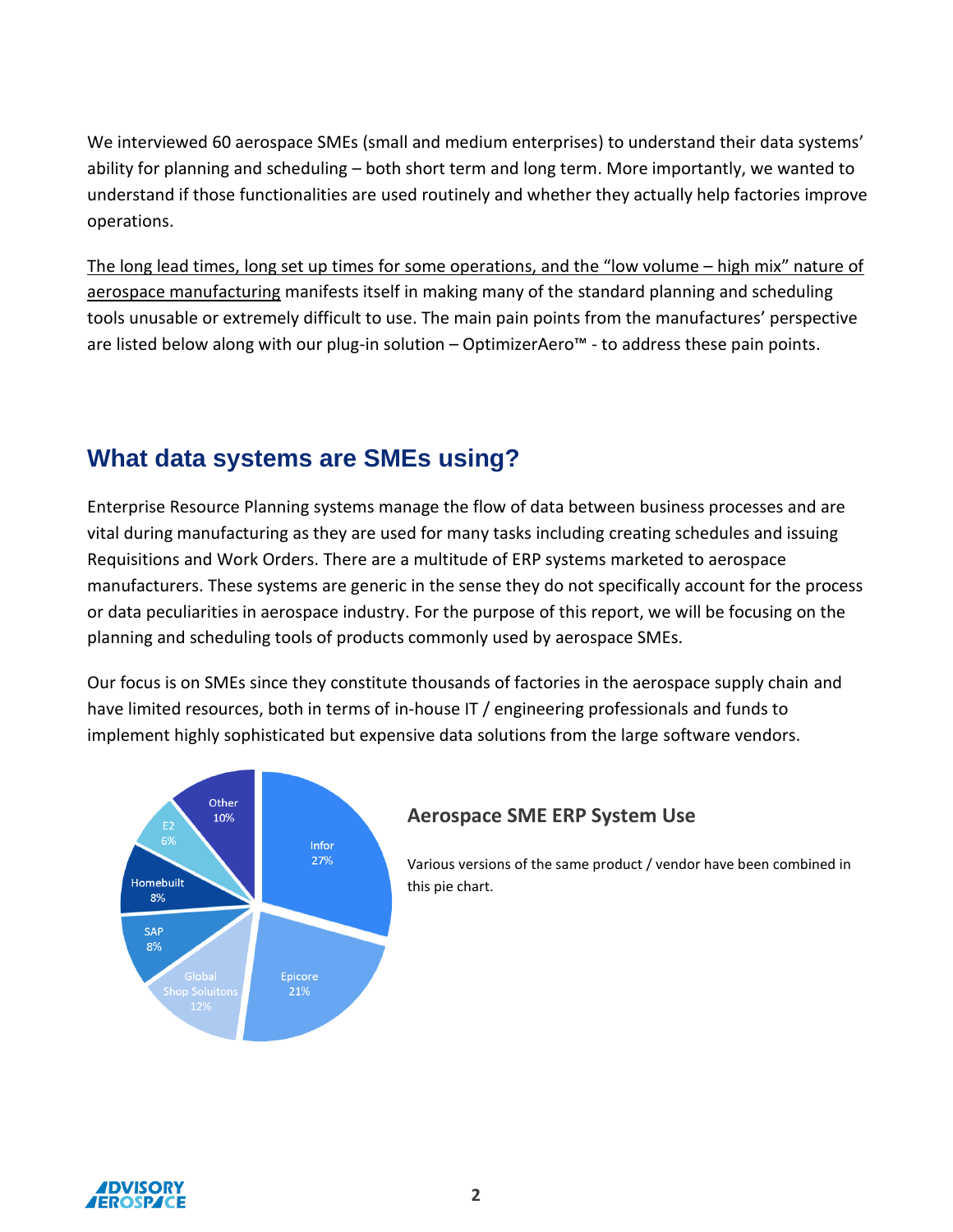## **What are the short comings of ERP systems for Planning & Scheduling?**

There are two overarching concepts which determine the efficacy of planning and scheduling:

- **1. Integration & Seamless Connectivity of Long-Term and Short-Term Planning** and
- **2. Optimization Capabilities.**

ERP scheduling tools are typically created to be a one-size-fits-all manufacturing solution so they can be marketed to many industries. They continue to use legacy algorithms, rather than the latest in Operations Research, that were developed when computing power was a millionth of today's power.



We consider three important time horizons for operations planning.

Long-term planning processes are those which build part-family level data sets based on backlog and sales, often the main part of Sales Inventory Operations Planning (SIOP or S&OP). The time horizon for long term planning tends to be at least 12 months. Mid-term planning is the Master Schedule and MRP, which contains specific information for all confirmed orders for the next few weeks to months. Finally, Short term planning is day-to-day scheduling of orders currently in production.

**1. Integration of Long- and Short-term Planning** describes a system's ability to adapt to both longand short-term production goals. This functionality is vital to improving cashflow and maintaining high OTD (on time deliveries). A system which performs well in this area can effectively adapt to day-to-day production changes without sacrificing future delivery dates. Currently, not all systems available offer SIOP modules for long-term planning, and most systems are not capable of utilizing this sort of data for planning and scheduling. Using these criteria, we can sort the common aerospace ERP solutions into 3 categories which describe their functionality.

|                                                 | <b>CATEGORY 1</b>                            | <b>CATEGORY 2</b>                                                                                               | <b>CATEGORY 3</b>                                                                                          |
|-------------------------------------------------|----------------------------------------------|-----------------------------------------------------------------------------------------------------------------|------------------------------------------------------------------------------------------------------------|
| <b>SIOP MODULE</b><br><b>AVAILABLE</b>          | <b>No</b>                                    | <b>Yes</b>                                                                                                      | Yes                                                                                                        |
| <b>LONG &amp; SHORT-TERM</b><br><b>PLANNING</b> | No integration with<br>day-to-day scheduling | Little to no integration<br>with day-to-day<br>scheduling, lack of<br>trust in long term<br>operations planning | Connected, but not<br>used for long term<br>planning, lack of trust<br>in long term<br>operations planning |
| <b>EXAMPLES</b>                                 | JobBOSS, E2                                  | Infor, Epicor                                                                                                   | <b>SAP</b>                                                                                                 |

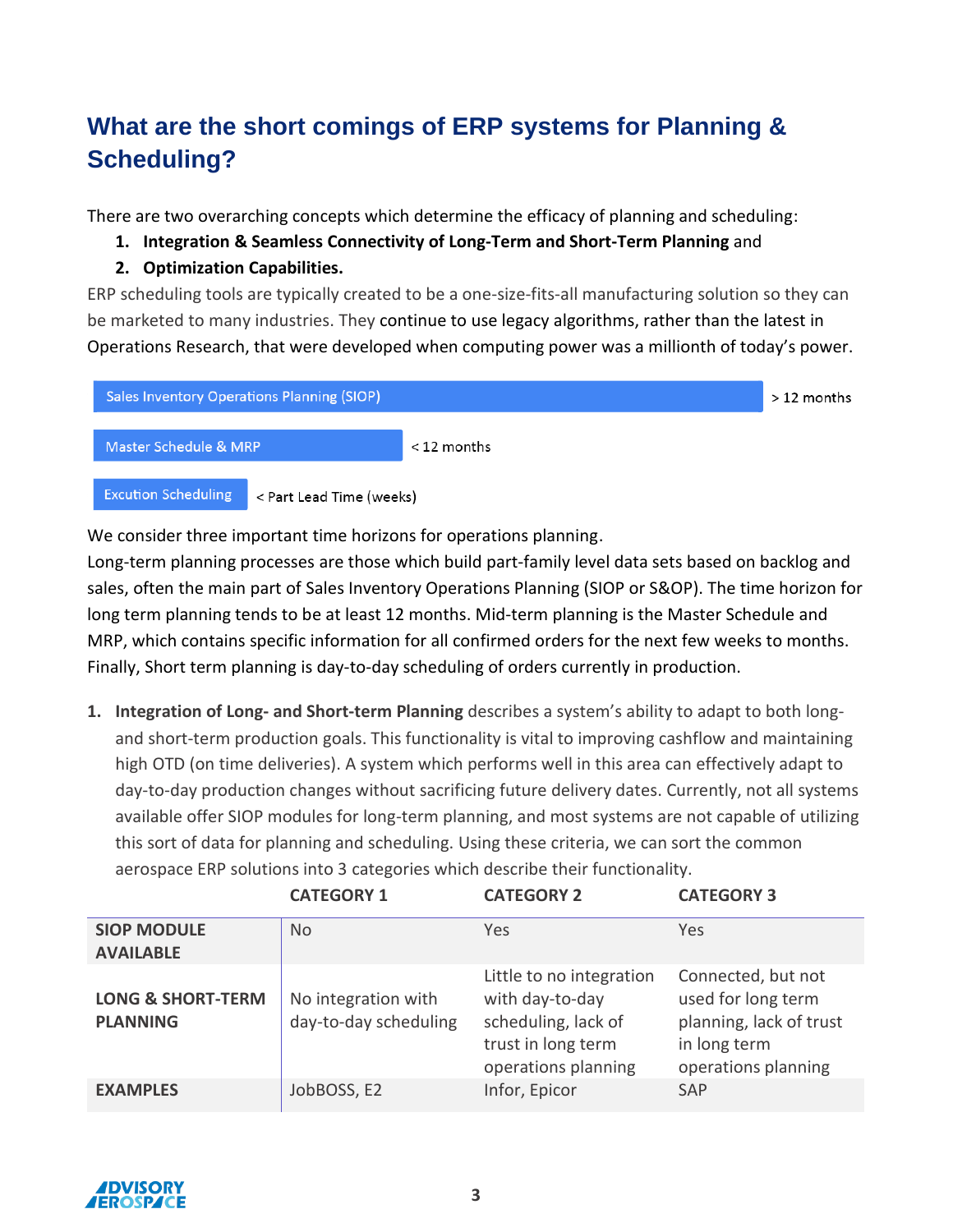Not all aerospace manufacturers have access to long term planning modules and even fewer of them actually use them. Only about one third of the companies interviewed had a well-defined SIOP process. Even in companies that do have a SIOP process, it is generally managed offline in Excel sheets. SIOP tools are barely mentioned by ERP vendors.

"*We do not have a single aerospace customer that uses Syteplan—the SIOP module in Syteline ERP system" –Authorized ERP Reseller* 





**2. Optimization Capabilities** are the algorithmic and executive toolbox of a planning and scheduling module. However, in the name of optimization, commercial ERP systems today only allow limited scenario analysis and, that too, in the most non-intuitive and difficult to use functionalities. Most systems on the market have both finite capacity and infinite capacity scheduling options. With infinite capacity scheduling the system schedules all production steps assuming no material, labor, or machine constraints. Finite capacity scheduling takes the resource constraints into consideration and attempts to create a practical schedule and flag production bottlenecks ahead of time. Each of these options should be used for both long-term planning and day-to-day production scheduling.



*Less than 25% of planning personnel in Aerospace use Finite Capacity Planning in their ERP.*

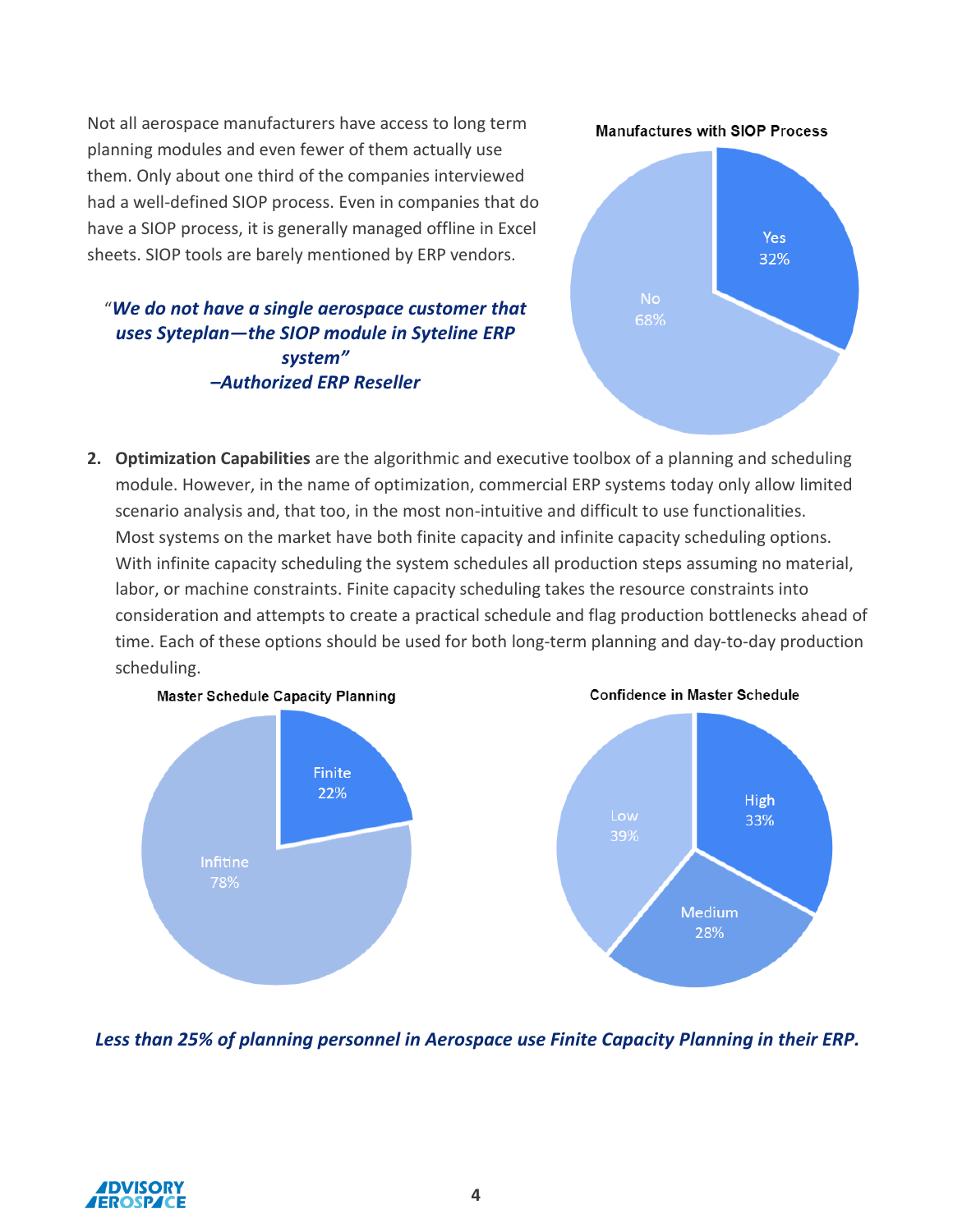For the most part, the only shops that seem to be able to effectively utilize finite capacity master scheduling are those with small and simple operations.

#### *The consensus among interviewees seems to be that the finite capacity setting in their ERP systems is not reliable enough for aerospace manufacturing.*

There were a wide range of responses regarding operations personnel's confidence in their master schedule as shown above.

In day-to-day scheduling, the usage of finite capacity tools is much higher, but still less than half of operations personnel choose to finite capacity scheduling day-to-day. They tend to use manpowerheavy brute-force scheduling strategies instead. These usually involve tedious production oversight to ensure plans are followed and parts are released on time.



interviewed indicated any knowledge of a  $3<sup>rd</sup>$  party optimization tool. Certain ERP systems such as Epicor and some Infor options offer a built-in "Optimizer". Less than one third of those interviewed had access to such a tool, and none had any knowledge of its use. ERP experts confirmed to us that the so called "optimizers" in these systems are not true optimizers.

Unfortunately, even these ERP systems which claim to have "Optimizer" tools do very little to improve upon typical finite scheduling techniques. The ERP industry seems to be distant from the modern operations research, as they have not yet incorporated true optimization software, which is achievable now that efficient computing techniques, faster algorithms and improved data fidelity are possible.

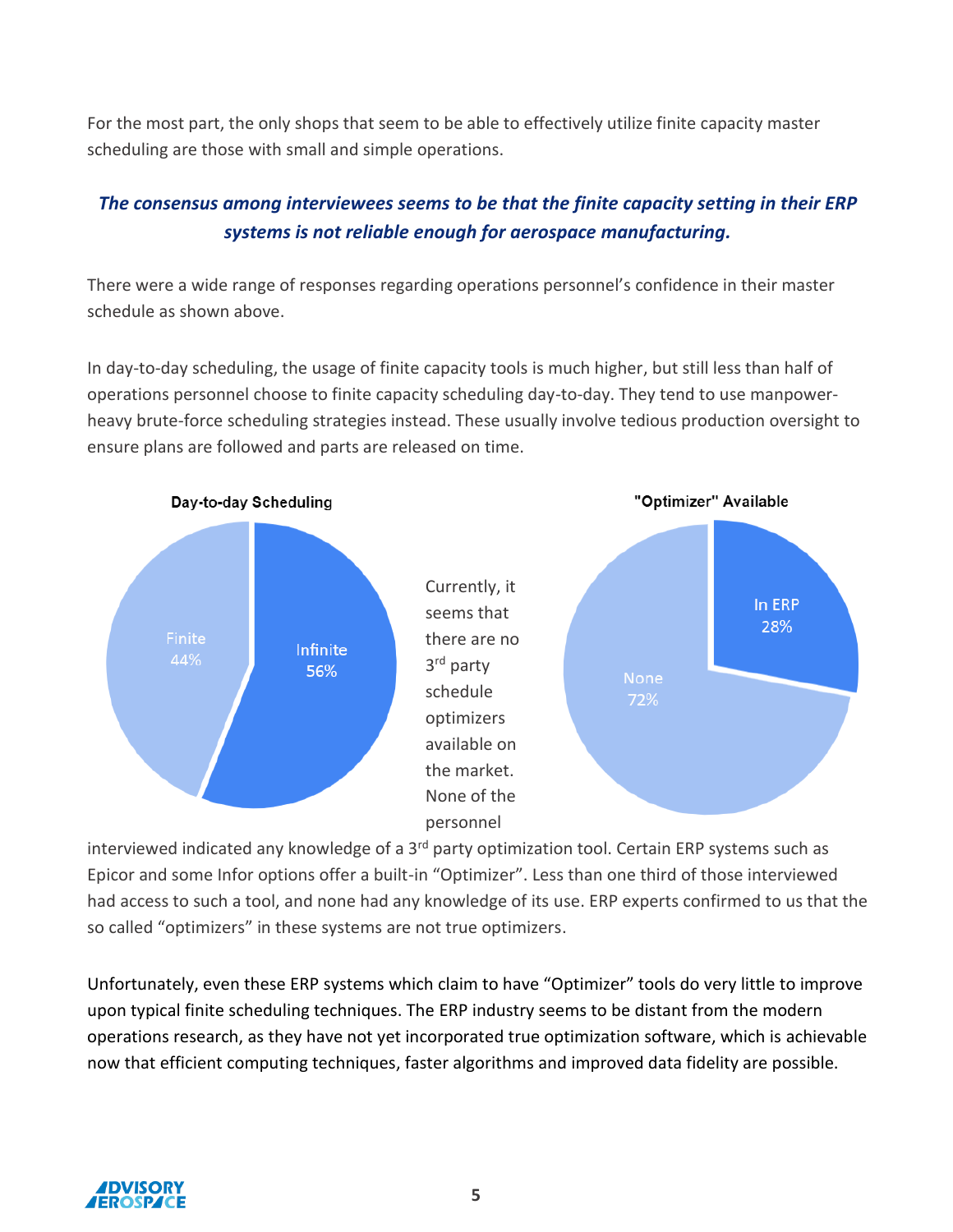### **Then, how do some aerospace manufacturers achieve high On-Time Delivery (OTD)?**

The simple answer is – they achieve high OTD in the most inefficient manner, by sacrificing cash flow and / or profitability. As would be expected, companies located in the Boeing corridor reported higher OTD, most likely due to Boeing's proximity and relentless pressure. Does the higher OTD of these companies demonstrate superior manufacturing and planning processes, or rather that they are using other strategies to inflate OTD percentage? We found that over 50% of companies interviewed significantly buffer their quoted lead times to allow extra flexibility for meeting delivery dates. This buffer is frequently greater than 30% of the actual time required to produce the part (given no unexpected delays). Every company which reported OTD above 90% said that they had to buffer their lead times and material in WIP (work-in-process) to maintain these numbers.



**Average On Time Delivery** 

A \$350M revenue manufacturer of complex aerospace fabrications confided that they have about 10 people in their staff just reporting their shop floor status to the customers and communicating daily prioritization to the shop. They heavily buffered their material WIP and, as a result, their inventory turns were close to 1.0. This inefficient situation is not unique in the aerospace supply chain.

*Nearly 60% of manufacturers reported that they generally buffer their lead times & material inventory significantly in order to maintain acceptable On-Time Delivery.*

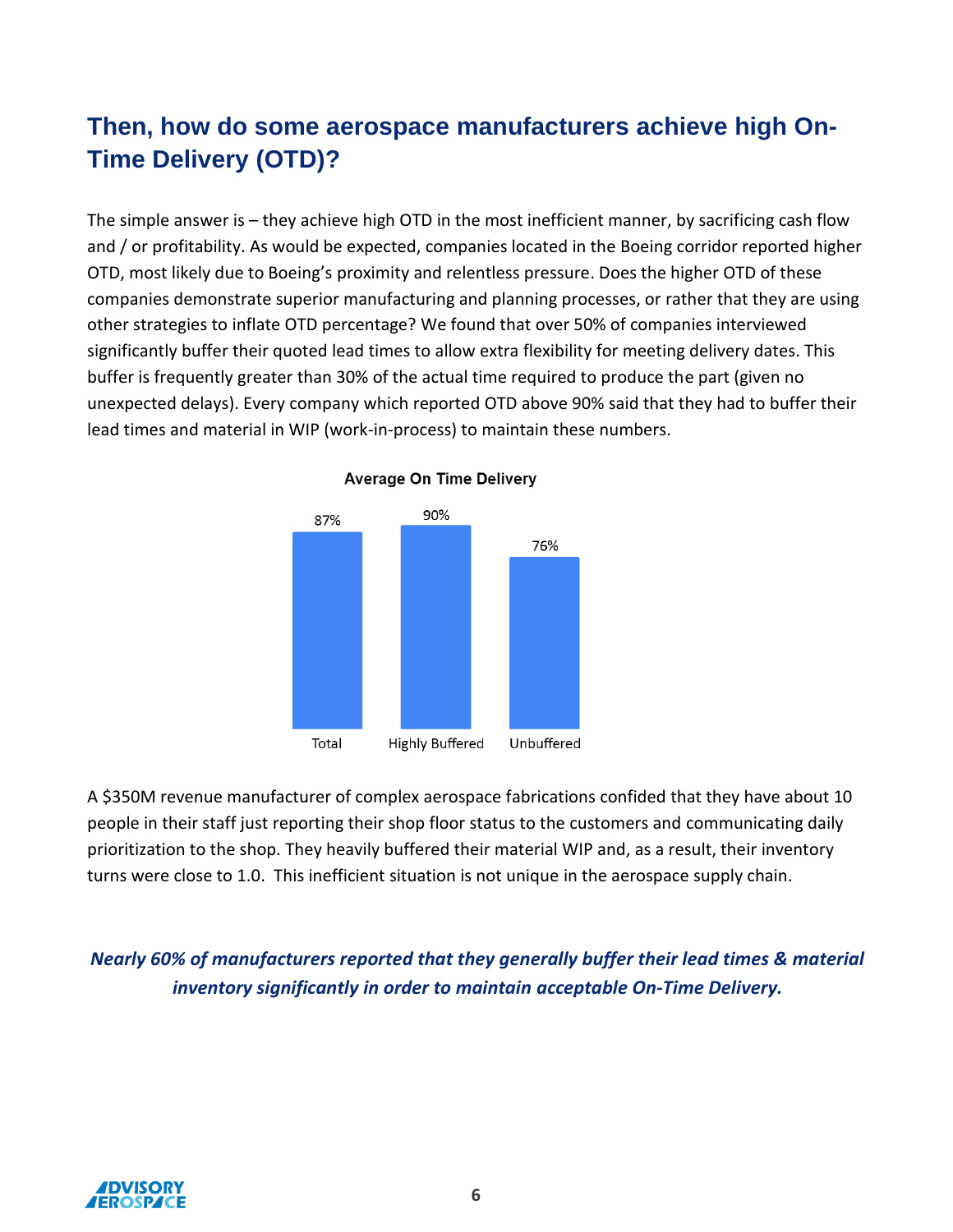### **"What if?" scheduling tools are either unavailable or unused when available:**

"What if?" scheduling tools are a sub-optimal but inexpensive alternatives to a true optimizer. They allow production planners to run simulations of different production scenarios and constraints. These tools can be extremely useful for navigating production bottlenecks and capacity issues. Nearly 70% of the companies interviewed had ERP systems with built-in "What if?" functionality. However, only a few companies reported using this functionality in day-to-day production planning.

Additionally, most personnel interviewed did not have any experience using this functionality. This phenomenon is related to general distrust in ERP finite schedulers, since "What if?" functionality is only reliable and usable if the system is already capable of generating reliable finite capacity schedules. "What if?" simulations could be a valuable tool in aerospace if schedulers were better suited to complex aerospace workflows.





#### **Summary of SME's Pain Points:**

- ERP systems expensive and disruptive to upgrade
- Non intuitive user interface, hours of training, few experts
- Multiple unconnected spreadsheets for data analysis; no 'single source of truth'
- Poor OTD is common, high OTD comes primarily through brute force (expensive buffers)
- Inefficient use of resources
- Long term planning tools non-existent or not used
- ERP scheduling often diverts from shop reality
- Manufacturers not aware of any software solutions for their pain points